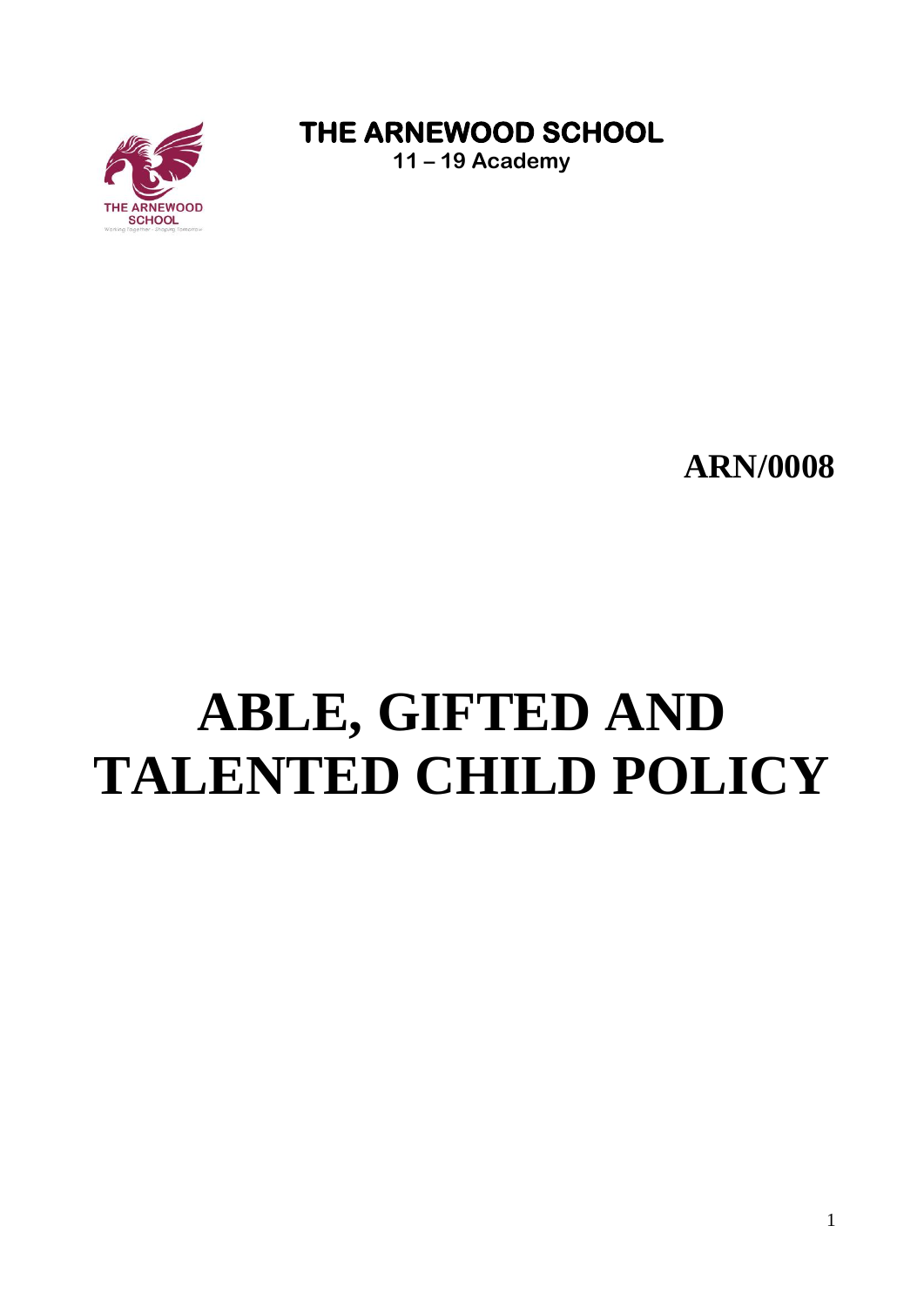#### **POLICIES AND PROCEDURES PROFORMA**

| <b>Subject and Version of Document:</b>                       | Able Gifted and Talented Child Policy  |
|---------------------------------------------------------------|----------------------------------------|
| <b>Author:</b>                                                | <b>GATCO</b>                           |
| Persons/Committees etc consulted whilst<br>document in draft: | Senior Leadership Team, Governing Body |
| Date agreed:                                                  | 29 September 2020                      |
| Date of next review/update and by whom:                       | July 2024, GATCO                       |
| By whom agreed:                                               | Governing Body                         |
| Copy obtainable from and/or distribution:                     | PA to Head Teacher                     |
| Date document issued:                                         | 29 September 2020                      |
| Responsibility for dissemination to new staff:                | Line Manager                           |
| <b>Principal Target Audience:</b>                             | All staff                              |

### **Amendments Summary:**

| Amend.<br>No.               | <b>Issued</b>    | Page           | Subject                                                                                              |
|-----------------------------|------------------|----------------|------------------------------------------------------------------------------------------------------|
|                             | February<br>2012 | $\mathbf{1}$   | Change of title to Able, Gifted and Talented Child Policy                                            |
| $\mathcal{D}_{\mathcal{L}}$ | February<br>2012 | 3              | • 1.4 delete "and ensure" and replace with "with"<br>appropriate". Also add 's' to support and guide |
| 3                           | February<br>2012 | $\overline{4}$ | • 3.2 – bullet point 7 change 'Emotionally' to 'Emotional'                                           |
| $\overline{4}$              | December<br>2015 | 3              | Item 2.1 bullet $c$ – change year to year/s                                                          |
| 5                           | November<br>2016 | 2              | Mr J. Cole included as a joint author of the policy.                                                 |
| 6                           | November<br>2016 | $\overline{4}$ | Removal of reference to "deputy Gifted and Talented<br>coordinator" from 4.2 iii)                    |
| 7                           | November<br>2016 | $\overline{4}$ | 4.3 bullet 2. "staff teaching staff" changed to "teaching staff".                                    |
| 8                           | <b>July 2020</b> |                | Policy reviewed                                                                                      |

#### **POLICY FOR ABLE, GIFTED AND TALENTED CHILDREN**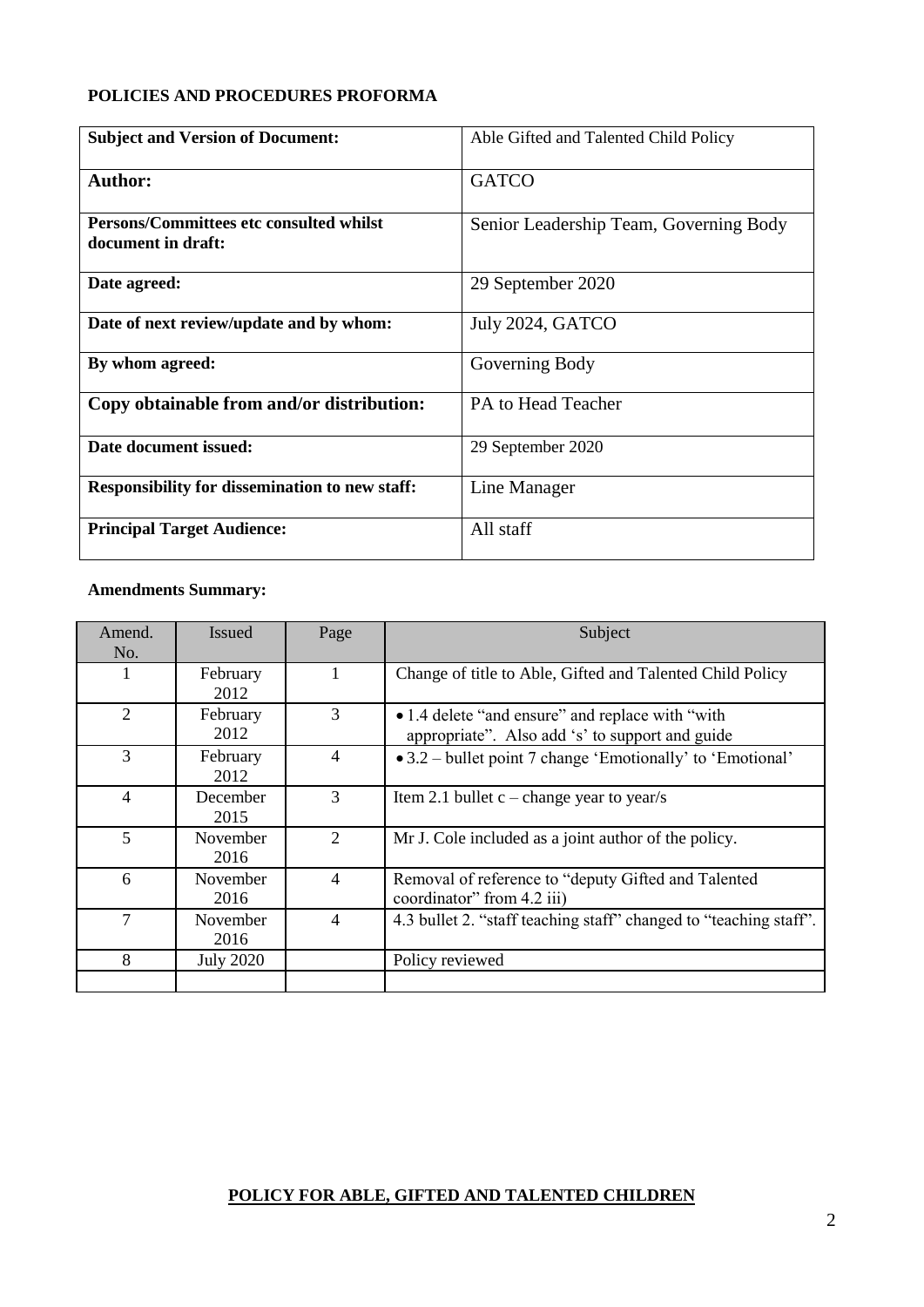#### **1.0 Rationale**

- 1.1 The Arnewood School provides an education for all students to develop their academic, personal and social skills and to achieve their potential.
- 1.2 Students with individual educational needs are identified and provided for. This includes the most able, gifted and talented students of the school community. Able students do not automatically look after themselves but need help and guidance to maximise their potential.
- 1.3 In the context of personalised learning, it is our aim to ensure provision that supports and guides our most able students to achieve highly and develop into happy, confident, responsible and independent citizens.

#### **2.0 Identification**

- 2.1 The Arnewood School will maintain registers and lists of gifted and talented students:
	- a) A central register of students who display the ability to achieve excellent results across a core curriculum of English, Mathematics, Science and Humanities as evidenced through Key Stage 2 and CAT results as well as baseline testing conducted by departments.
	- b) Departmental registers will be kept centrally and also within each Centre of Learning.
	- c) The process of identification will start prior to students' transfer from Year 6 to Year 7, based on Key Stage 2 and CAT results. The first official nominations will be made after students' completion of the CAT tests. Identification will continue throughout the year/s as an ongoing process, with regular reviews at the end of each academic year. Parents of children selected for the central register and departmental registers will be notified by letter of their child's nomination.

#### **3.0 Identification Criteria**

- 3.1 Additional cross curricular observations should be taken into account:
	- High academic achievers
	- Genuine desire to learn
	- Intense concentration
	- Ability to understand new/abstract concepts quickly
	- Clear articulation of understanding, verbally and in writing
	- Display flair and originality
	- Independence of spirit and opinion
	- Excellent observational skills
	- Willingness to experiment
	- Excellent memory and retention skills
	- High level of problem solving
	- Ability to think laterally, critically and creatively
	- Excel in a wide range of activities
	- High degree of imagination
	- One step ahead
	- Make hypotheses
	- Deep thinking
	- Make connections and spot patterns
	- Ability to form and refine ideas

#### **4.0 Provision/roles and responsibilities**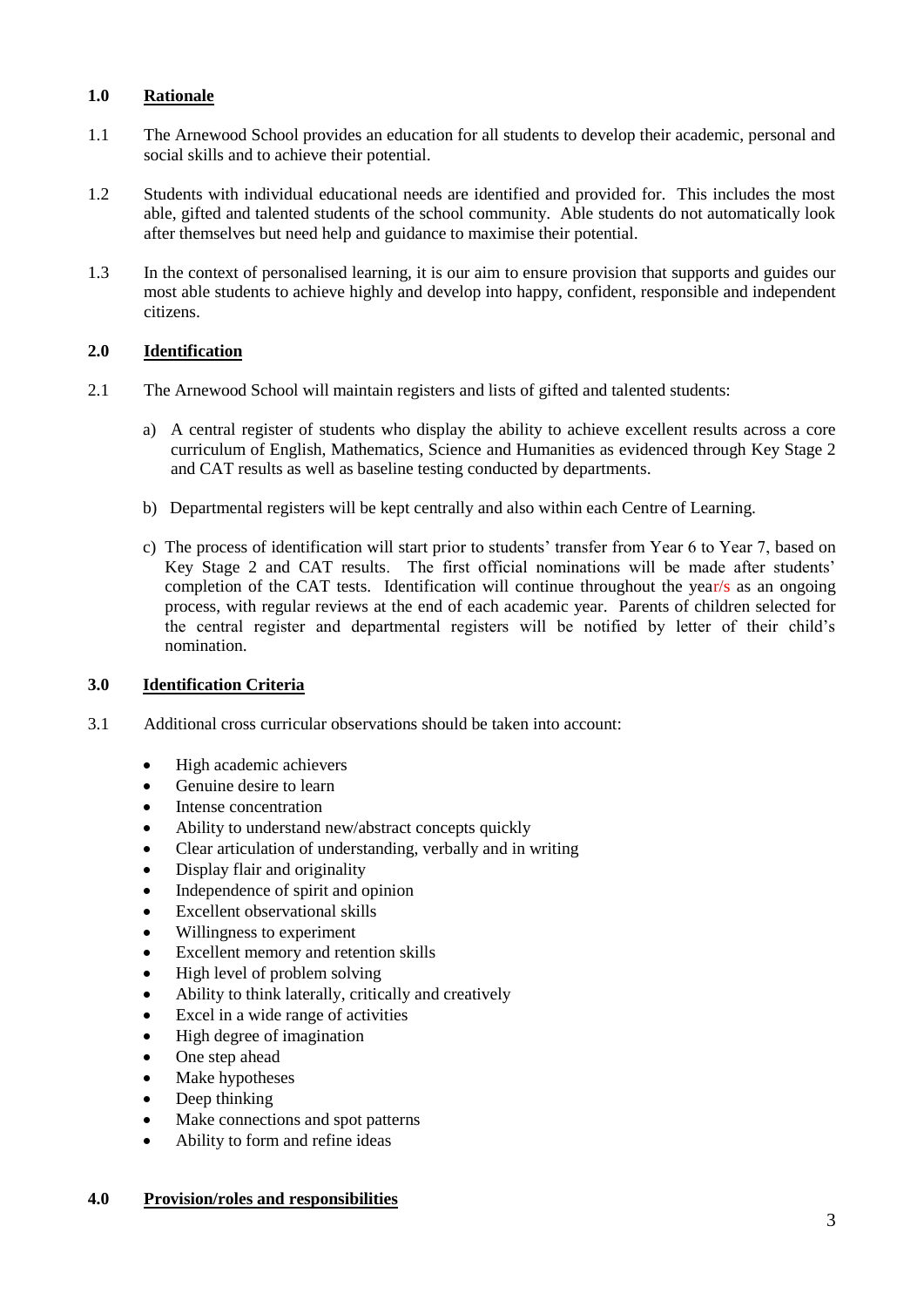#### 4.1. **Governors**

- i) to ensure that gifted and able students are identified and that their needs are recognised.
- ii) to assume overall responsibilities for ensuring adequate provision and resourcing for the gifted and talented students
- iii)to designate a governor to have specific oversight for/of the gifted and talented children

#### 4.2. **Senior Leadership Team**

- i) to aim for excellence through effective curriculum planning and good management of resources and approaches
- ii) to ensure that an awareness of the issues related to gifted and talented children are reflected in staff development and deployment through:
	- Assisting in auditing skills and roles within the school
	- Reviewing the curriculum regularly
	- Ensuring delivery of appropriate INSET
- iii) To support the lead taken by the Gifted and Talented Coordinator (GATCO) in motivating all staff to initiate activities related to gifted and talented children and to encourage cross-curricular co-operation/collaboration
- iv) To allocate an appropriate level of funding for the teaching and learning of gifted and talented children

#### 4.3 **The Gifted and Talented Coordinator**

- To coordinate information to identify the gifted and talented children in each academic year
- To pass on information to all teaching staff regarding identified students, as well as their tutors and Heads of Year

• To implement progress tracking procedures to prevent underperformance of identified Gifted and Talented students

- To oversee the mentoring programme for gifted and talented children
- Spend pupil premium funding appropriately on disadvantaged, more able students
- To liaise with:
	- Heads of Centres of Learning and Heads of Year Subject teaching staff Librarian Mentors Behaviour team
- To oversee the provision for gifted and talented, both academically and enrichment programmes
- To coordinate a programme of enrichment activities
- To liaise regularly with parents/guardians of gifted and talented children and any specifically designated outside agencies